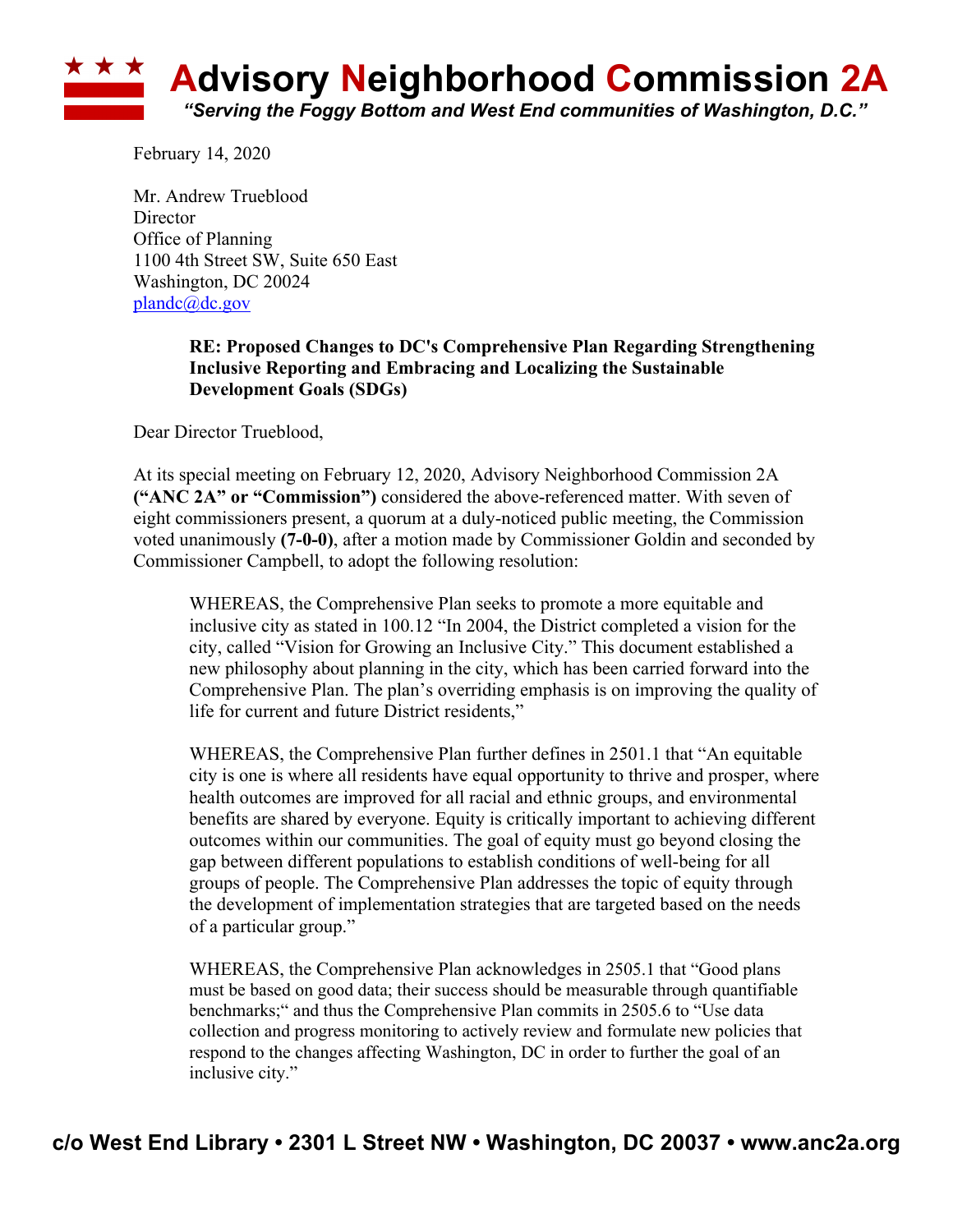## **\* \* \* Advisory Neighborhood Commission 2A**

*"Serving the Foggy Bottom and West End communities of Washington, D.C."*

WHEREAS, in September 2015, the United Nations adopted the 2030 Agenda for Sustainable Development comprising 17 global goals (SDGs) (see Appendix Figure 1) with 169 targets and 232 indicators; and numerous U.S. cities are localizing, aligning to, and incorporating SDGs into their urban plans, policies, strategies, and commitments.1

THEREFORE, BE IT RESOLVED that ANC 2A suggests the following additions to the Comprehensive Plan to better ensure its implementation is inclusive, accountable, and more robustly evaluated; and to encourage DC to demonstrate leadership among national and global cities in sustainable urban planning by embracing and localizing the SDG 2030 Agenda.

 $\triangleright$  to the Introduction

Add to section 100.13 - "Also since the last 2006 plan, the global community adopted and embraced the UN Sustainable Development Goals (SDGs) in September 2015. These 17 global goals and associated 169 targets, 232 indicators comprise a 15-year agenda and roadmap for inclusive and sustainable progress and prosperity for people and planet on broad range of issues including poverty, health, education, jobs, climate, energy and the environment, transport and housing infrastructure, safety and security and inequality. The SDGs are increasingly informing and being incorporated into city-level planning and localized benchmarks across the U.S. (and around the world): including in Honolulu, HI, to Orlando, FL, Pittsburgh, PA and San Jose, CA as well as Chicago, IL, New York City, NY and Los Angeles, CA."

 $\triangleright$  to the Implementation Framework Element

Add to section 2512.1 Monitoring and Evaluating Comprehensive Plan Implementation – "In the interests of transparency with the public on how the Plan is differentially affecting residents and to help ensure the Plan is meeting its goals around inclusivity and fulfilling commitments in the Equity Crosswalk Element, the progress report will include monitoring data, activity and impact information that is disaggregated by age, gender, race, and income level.

To further accountability and In the spirit of being an international city, the Office of Planning will also explore development of a Sustainable Development Goals 'Voluntary Local Review' <sup>2</sup> (VLR) that sets localized indicators, collects data and tracks DC progress against the SDGs; VLRs were first pioneered by New York City<sup>3</sup>

<sup>1</sup> Hartley, Kris. *Global Goals, Global Cities: Achieving the SDGs through Collective Local Action,*  Chicago Council on Global Affairs, September 2019.

https://www.thechicagocouncil.org/sites/default/files/report\_global-goals-global-cities\_190923.pdf <sup>2</sup> https://www.brookings.edu/research/next-generation-urban-planning-enabling-sustainable-

development-at-the-local-level-through-voluntary-local-reviews-vlrs/

<sup>&</sup>lt;sup>3</sup> https://www1.nyc.gov/assets/international/downloads/pdf/NYC\_VLR\_2018\_FINAL.pdf